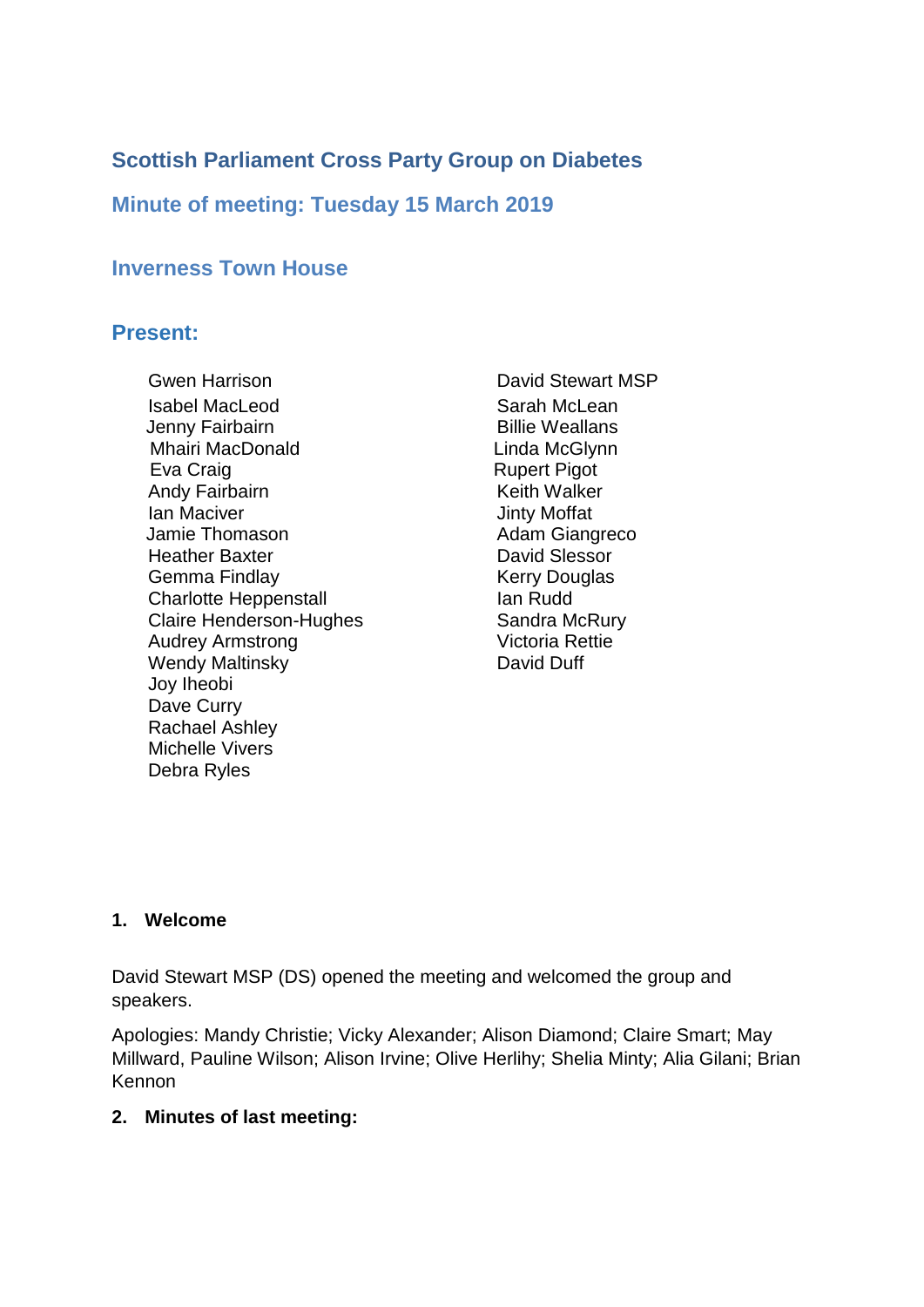Linda McGlynn (LMc) proposed the minutes from 11 December for approval. Mhairi MacDonald (MM) approved.

### **3. Presentation:**

DS introduced Prof Sandra MacRury (SM), Head of School of Health, Social Care and Life Sciences, University of the Highlands and Islands, Highland Diabetes Institute and Victoria Rettie (VR) is a Diabetes Specialist Nurse and a person with Type 1 diabetes, based in Inverness.

SM talked about the multidisciplinary approach taken to innovation in the north of Scotland. The land mass is the same size as Belgium. It is a very rural service and secondary care can be challenging to access. The demography means that 45 per cent are over 55 years old in rural areas and this has implication for the rates of Type 2 diabetes. The service has adapted and developed a video conference clinic. The prevalence of diabetes is 5 per cent with the majority of these being cases of Type 2 diabetes.

As it is a remote and rural area, projects focus on tackling the problems arising such as new service pathways, taking clinics into the community, an omni hub to improve video conferencing connectivity and RAPID – Reducing Amputations in Diabetes.

SM listed some of the innovations taking place in the north of Scotland:

- Hi STEP working with University of Highlands and Islands (UHI) looking at better pressure management to detect problems earlier.
- Diabetes Foot Education Network- to video conference to deliver education of remote areas.
- Inpatient management using audits to identify issues with low blood sugars
- If you take steroids it upsets diabetes control and healthcare professionals do not always know how to deal with this. Training to address this.
- Lifestyle management Highlife Highlands toolkits for personalised assistance for people to become more active.

DS asked about the postcode lottery of the disparity in pump provision and the FreeStyle Libre. He asked about technology and how to improve provision?

SM replied that FreeSytyle Libre will be going on the formulary, proscribed in primary care. People will have to take structured education course, HEIDI. This will take place after 1st April. Finger and blood testing will complement the new technology.

Ian Rudd (NHS Highland) added that the health board will be providing Flash GM and that to achieve this they have not had to take resource away from another service.

Janie Thomason (JT) commented that Moray has the worst HbA1c for children in Scotland and made clear that is is part of NHS Grampian Service must come from the centre, there are challenges to providing services in Moray. Its 70 miles to go to Aberdeen.

SM added that Inverness has some of the best HbA1c in NHS Highlands, we must be able to work together.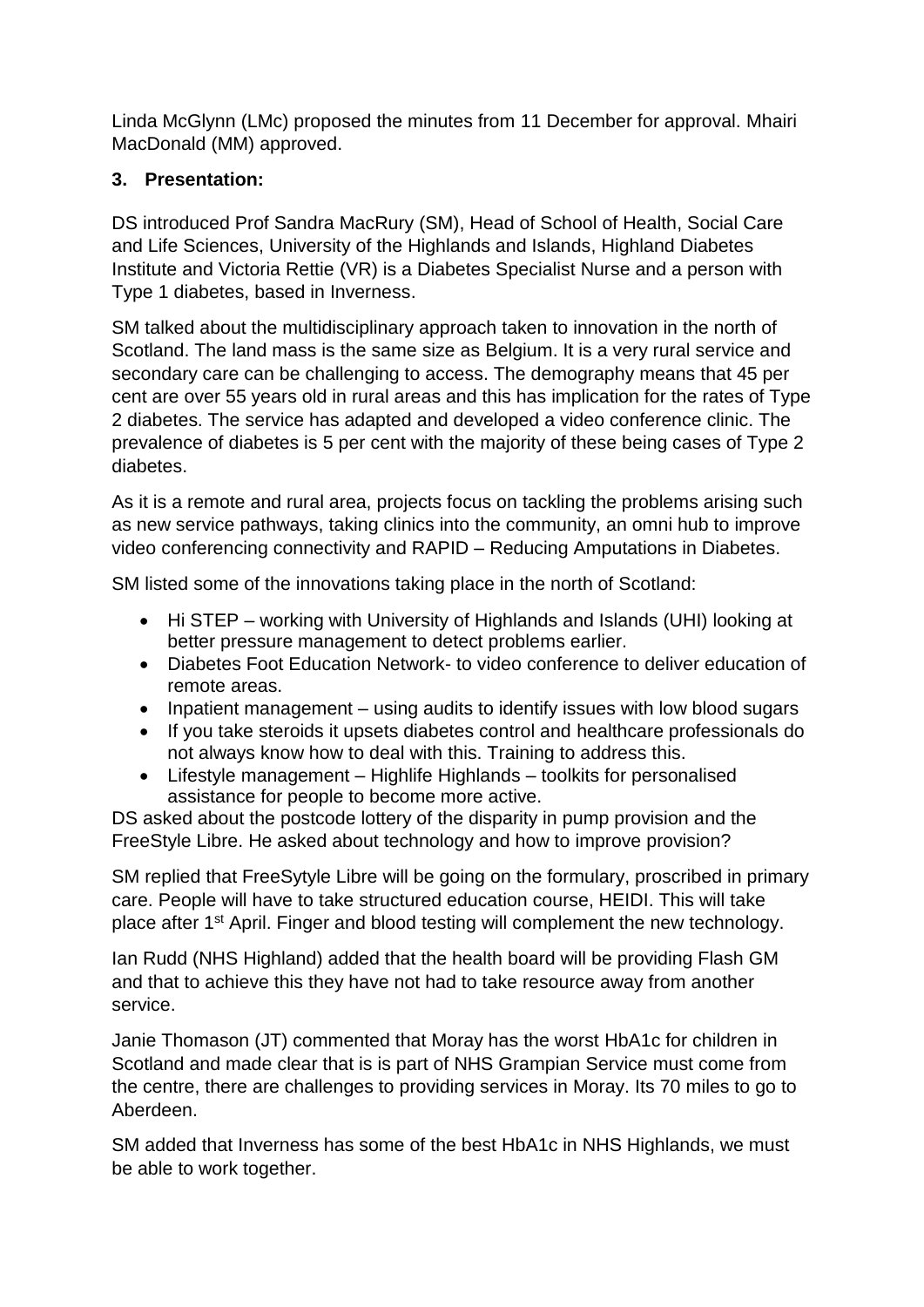DS highlighted that regionalisation works across borders, like this case.

VR presented on her experiences as a Diabetes Specialist Nurse (DSN) in NHS Highlands. It is a large geographical area, a north coast of 500 miles, lots of it is rural and 3 per cent high than the rest of Scotland of people being self-employed. There are 1,726 people with Type 1 diabetes and the numbers are increasing. 151 adults are on insulin pumps and 27 are on Continuous Glucose Monitoring (CGM). NHS Highland is the only health board that has online structured education course (HEIDI). Type 1 care is about management techniques and carb counting.

How can we (healthcare professionals) provide for our patients education as information through a process of structured and blended learning. DAFNE is looking to launch a version of this but NHS Highland got there first. It took three years to build the course. There were five cohorts of patients accessing the course that was tailored to fit into their lives. A good percentage of these were already on insulin pumps. I cohort did not work out, 2 were mixed but there was good results from the other 2.

As was mentioned by SM, video conferencing is a good solution for the issues of rurality. It has been taken up by local hospitals to prevent people having to travel to a centralised service. This service has progressed into the home, however there have been issues of consistency, for instance it has not worked in Thurso but the service in Skye was excellent.

Diasend – downloading to an online diary has been trialled with 80 patients using it so that they can see their information in graphs and charts, this is also available for HCPs to access. This is about highlighting patient engagement and improved selfmanagement.

Looking at apps, it is a reality that we have today that most people's life is on their phone and the challenge has now been how do integrate diabetes care on to this platform. An example of this is in the case of gestational diabetes, previously we used to have to get the patient to Raigmore Hospital but now they can use an app to email their results and initiate service with primary care, they are better supported.

SM raised the platform SCI-Diabetes that feeds into My Diabetes My Way (MDMW), they are always looking at how to take data into the platform. Gestational diabetes (short term) has provided challenges, we cannot absorb everything into the system.

VR commented that the area has a wide patient group with different levels of technological aptitude. We have to find ways round this but also be mindful that new technology can lead to increased anxiety.

SM add that the key is personalised care – people getting the best care to meet their needs.

David Duff (DD) raised his concerns about Diasend and having to manually input his reading.

Joy Iheobi (JI) welcomed the focus on innovation in the North of Scotland and asked about how do we pass the information on about these services and technologies so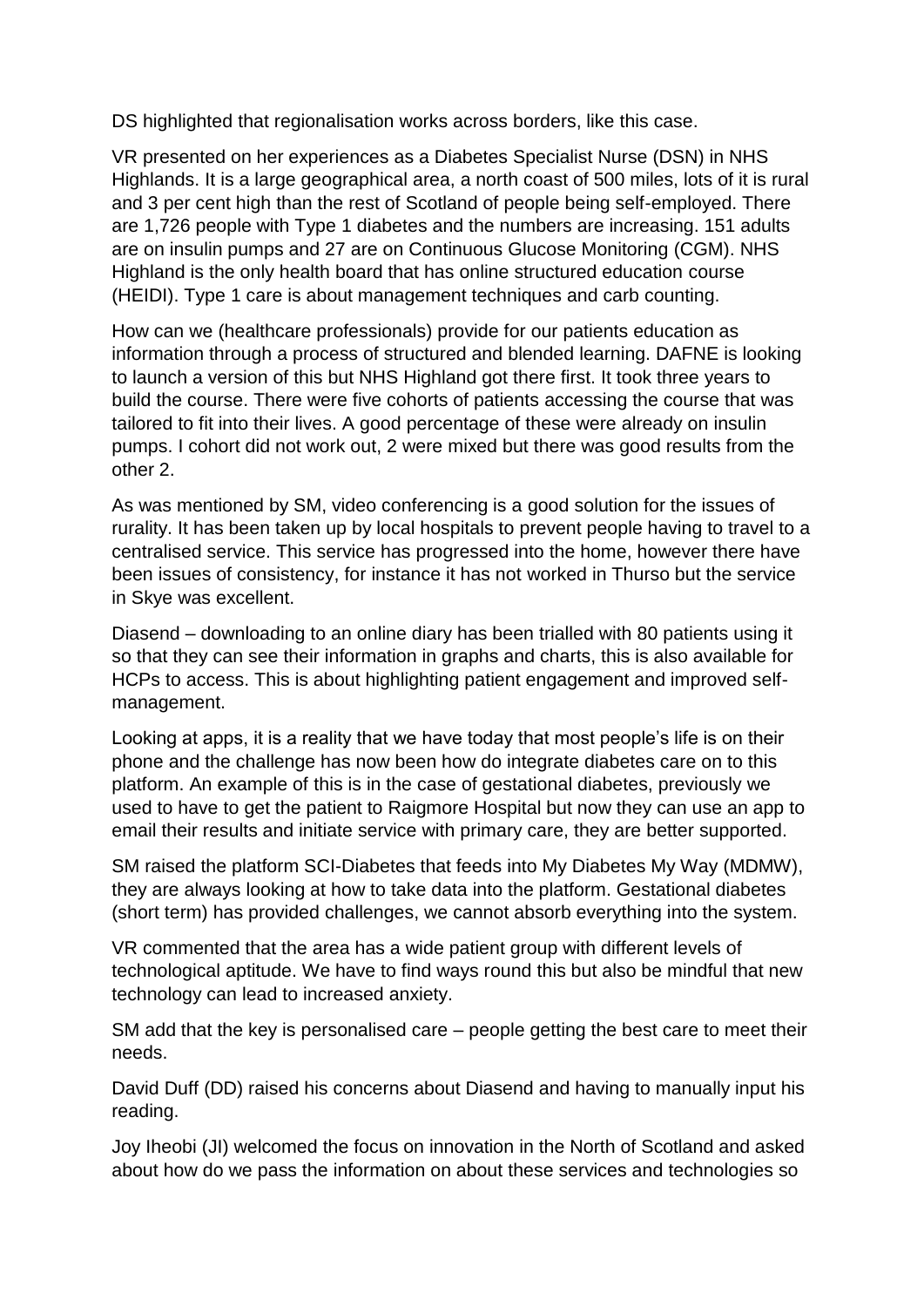that people can take advantage of them. MDMY is a great example of this, as it helps with self-management.

SM agreed as when healthcare professionals are registering someone with the service but we do not know how people are using it. All we can do at the moment is offer them the service but we cannot force them to use it.

Eva Craig (EC) agreed it was good to see the innovation going on and what is happening in the Highlands but expressed concern about the lack of representation from the paediatric team. In addition in Highland she is concerned that children are not being offered to use insulin pumps or CGM to fulfil their potential. Children are controlled throughout the school day and are not allowed to have individualised care. NHS Highland have a very tight reign on what is dictated,

SM could not answer on behalf of the paediatric team but would take back the massage to them.

Jeff Foot (JF) agreed that technology is great but things are not that quantifiable, for instance how measure support for mental health?

SMR replied that the Pid Pad project filled this, however there is no longer any funding. Now it is about capacity and resources. The Rural Health and Wellbeing research group has a project using virtual reality, it is about helping people to adapt. There is an issue with the consistency of clinical psychology and this is linked with rural mental health.

Audrey Armstrong (AA) is a Diabetes Specialist Nurse in NHS Grampian and encourages all patients to up MDMW.

EC said that in NHS Highland there are 27 adults funded for CGM but only 4 children and that is only set to increase at one per year.

VR admitted that there is a bigger potential cohort and we must be able to ask the Health Board for more potential funding. It works out as a cost saving in the long run.

Wendy Maltinsky (WM) is a health psychologist and trialling a national programme "Motivation Action Prompt" (MAP) training for healthcare professionals working in primary care. There is not enough health psychologists, we need to get the Aberdeen City example out as a case of best practice.

DS said that speaking as an advocate of better technology, just looking at your phone there is 800 times the technology in a smart phone than the computers that took Apollo 11 to the moon. The 123 before you see your GP but they do not have your patient record. The technology is there but we do not have the systems in place. The Scottish Parliament Health and Sport committee is currently examining this.

Dave Curry asked about co-production, for instance Diabetes Scotland and local NHS boards on things that are good to eat. So far it has been going well and is helping with anxiety. It is not replacing professional care. Is there more co-production in Scotland?